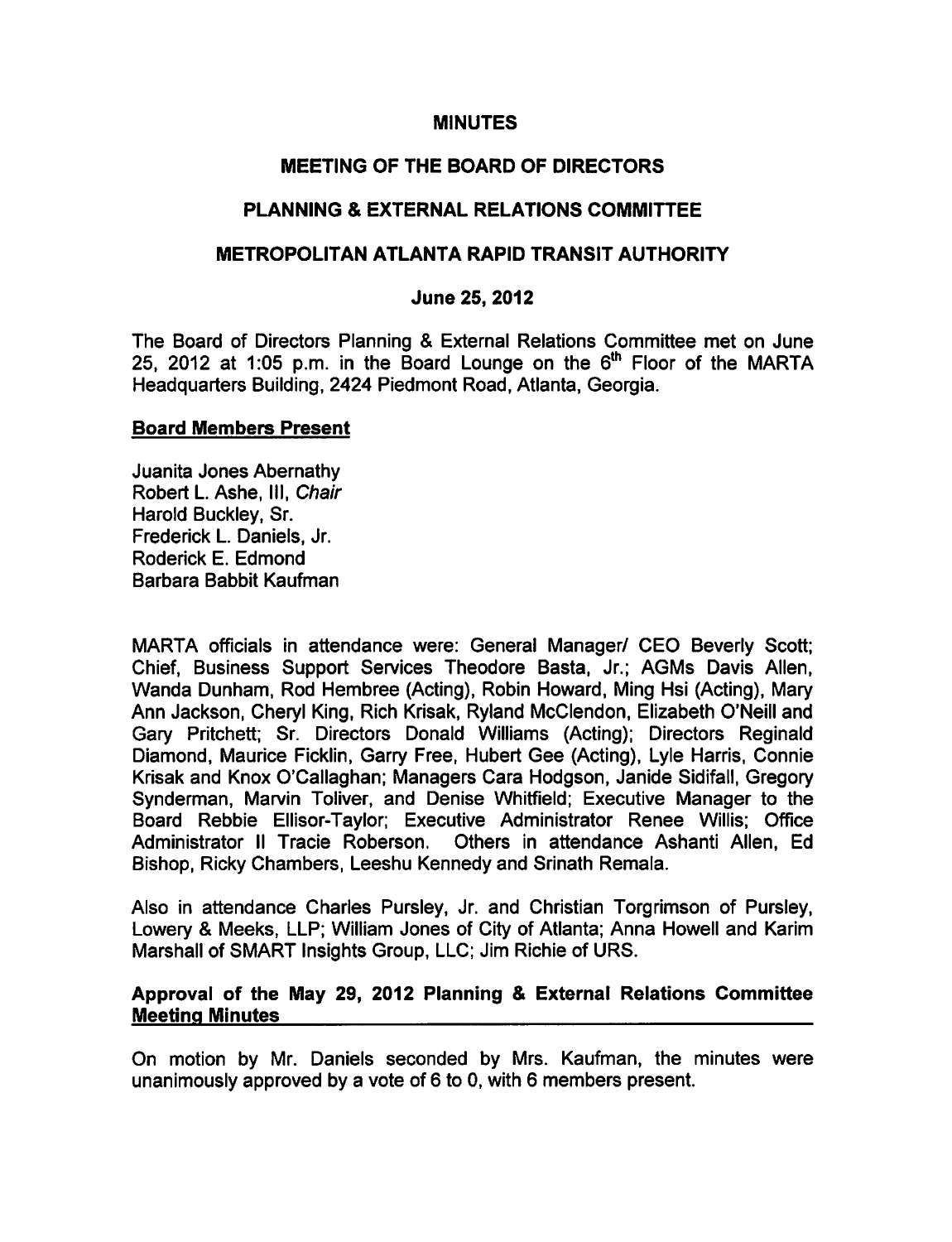# Briefing - Transit in Managed Lanes Corridor

Ms. Sidifall briefed the Committee on the adoption of a resolution on Transit in Managed Lanes by the Georgia Department of Transportation (GDOT) Board.

MARTA staff worked with GDOT to develop a resolution that guides cooperation between the two agencies with regard to the implementation of transit initiatives in designated managed lane project corridors, such as I-20 and GA 400, to foster thoughtful utilization of existing and planned assets in these corridors for both highway and transit modes.

- MARTA recently completed an Alternatives Analysis (AA) for the I-20 East Corridor as part of the I-20 East Transit Initiative
- On April 9, 2012, the MARTA Board of Directors adopted the LPA for the I-20 East Transit Initiative which includes a heavy rail connection from the existing MARTA Indian Creek Station south along I-285 and east along I-20 to the Mall at Stonecrest and premium BRT service from Wesley Chapel Road west into downtown Atlanta
- MARTA is conducting an AA to complete the prerequisite analysis and documentation for implementation of a high-capacity transit project within the GA 400 Corridor
- The study is designed to capitalize on previous work completed in the corridor with the objective of preparing a transit project for formal entry into the Federal Transit Administration (FTA) project development process
- The study area for both these projects include corridors where GDOT  $\bullet$ proposes to provide managed lanes that would optimize efficiency, performance and throughput by offering travel time savings and reliability through the application of vehicle occupancy and eligibility restrictions, pricing, and access control within the corridor
- GDOT also owns the majority of the right-of-way in these corridors
- On May 17th, 2012, the GDOT Board adopted a resolution that covers highway/transit coordination for all projects in GDOT's Managed Lane System Plan (MLSP)
- MARTA staff had sought to obtain some legal commitment of right-of-way for transit in managed lanes corridors from GDOT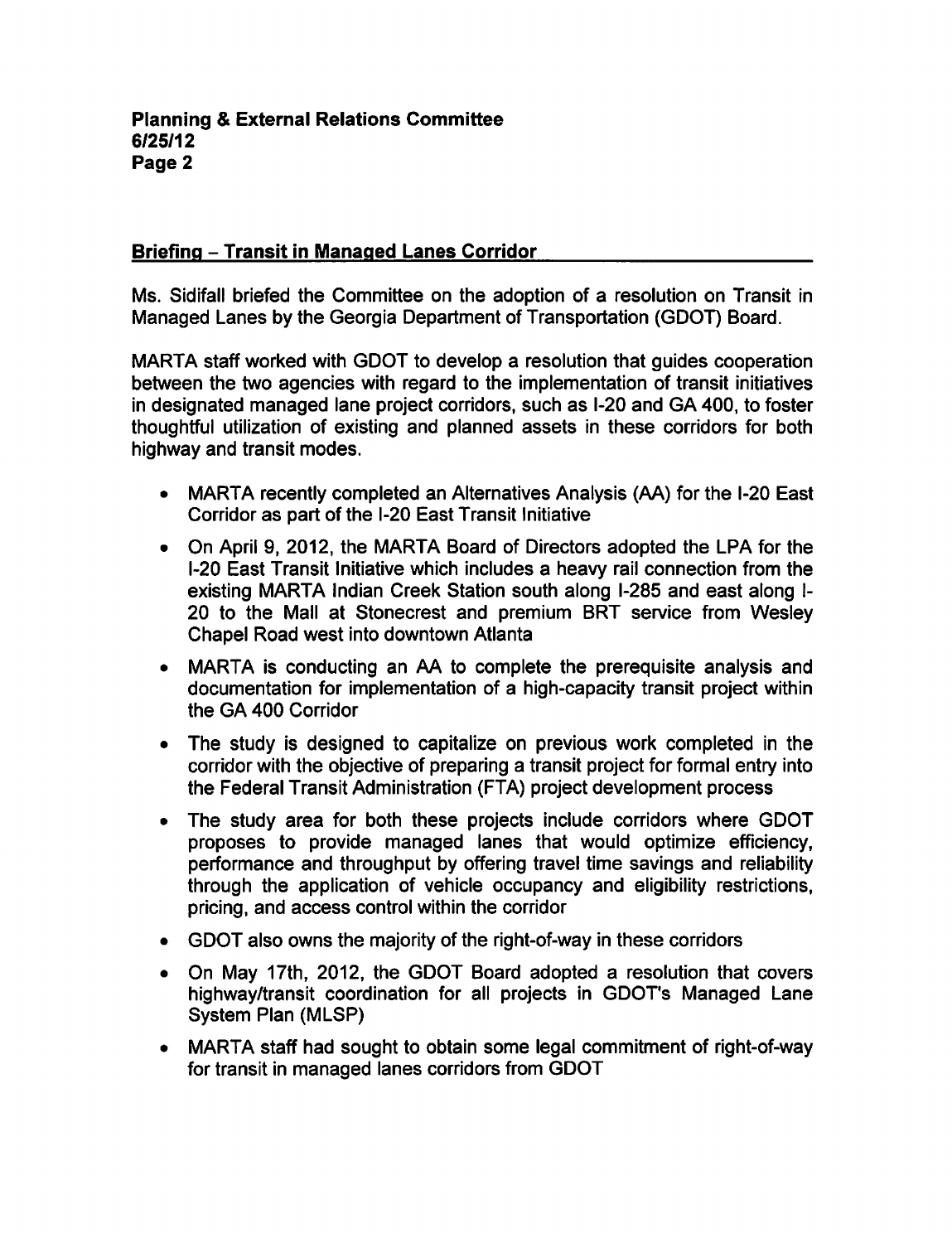- Although the resolution falls short of stating that GDOT will donate right-ofway for transit in managed lanes corridors, it does state that GDOT will "allocate as much as 40 to 60 feet within the right-of-way for the project corridors, either at-grad, on structure, or subsurface to accommodate transit in the corridor"
- A Memorandum of Understanding (MOU) will be developed to outline specific commitments for the individual MLSP corridors.
	- This will be the next opportunity to negotiate specific commitments for the I-20 East and GA 400 corridors

# **Briefing - Atlanta Beltline Tier 1 FEIS**

Ms. Sidifall briefed the Committee on the progress and status of the Beltline Corridor Environmental Study being conducted jointly by MARTA and the Atlanta Beltline Inc. (ABI).

### **Overview**

- MARTA and the ABI are jointly conducting a Tier 1 Environmental Impact  $\bullet$ Statement (EIS) for the Atlanta Beltline project
- The purpose of the Tier 1 EIS is to permit right-of-way determination and corridor preservation for the transit and trails through completion of the following tasks:
	- 1. Identify right-of-way requirements and complete Georgia Environmental Policy Act (GEPA) documentation for the Beltline Northeast Corridor
	- 2. Identify right-of-way requirements and complete a National Environmental Policy Act (NEPA) Tier 1 documentation for the entire 22-mile Beltline Corridor

## Project Status

- Upon FTA's review and approval of the Tier 1 Draft Environmental Impact Statement (DEIS), MARTA/ABI hosted two public hearings in August 2011 to receive public comment
	- The public hearings were held during the 45-day public comment period required by NEPA for completion of the Tier 1 DEIS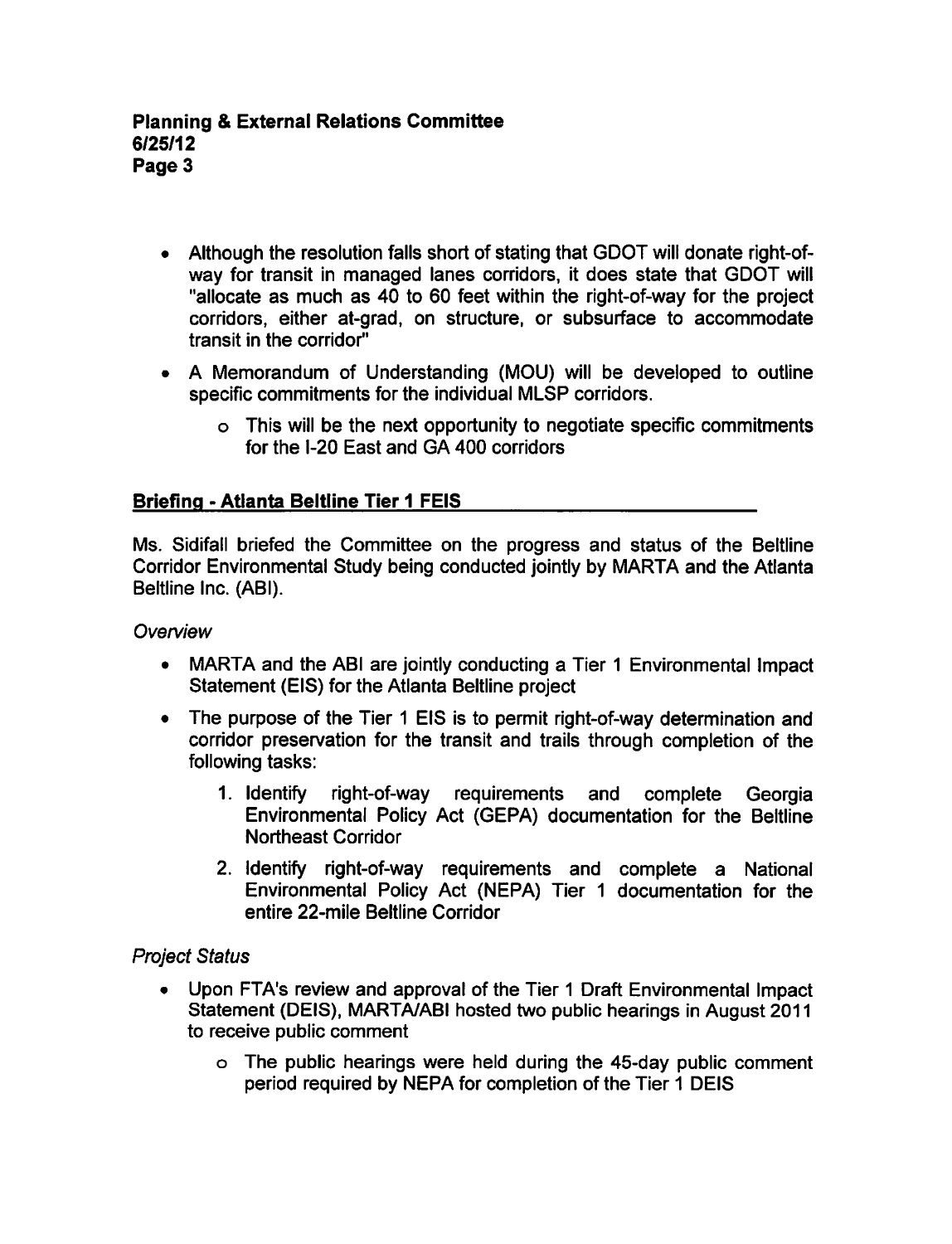- o Over 30 comments were received during the public comment period and at the formal public hearings for the Tier 1 DEIS
- These comments were addressed and incorporated into the Final Environmental Impact Statement (FEIS)
- The FEIS was reviewed and approved by FTA for public review and  $\bullet$ comment in April 2012
	- EPA has published the Notice of Availability (NOA) for the mandatory 30-day final public comment period, which concludes in July 2012
	- The FEIS has been distributed to federal and local agencies, posted on project websites and delivered to repositories for public review
	- At the end of the 30-day public comment period, FTA will approve and sign the Record of Decision (ROD)
- MARTA and ABI have negotiated and executed a Transit Services  $\bullet$ Cooperative Agreement which sets forth the terms and conditions governing the development, implementation, operation and maintenance of certain transit projects identified in the Connect Atlanta Plan, inclusive of the Atlanta Beltline transit component and streetcars
	- The City of Atlanta approved this Agreement in March 2012

# Next Steps

- The project schedule anticipates completion of the Tier 1 FEIS and FTA issuance of a ROD by late summer 2012
- MARTA has initiated an equity analysis for the Atlanta Beltline Environmental Study in order to move the project forward in the Federal project development process and to provide continued planning support for further development of the project in subsequent phases  $-$  the anticipated completion date for this final task is December 2012

# Other Matters

Mrs. McClendon made the following announcements: